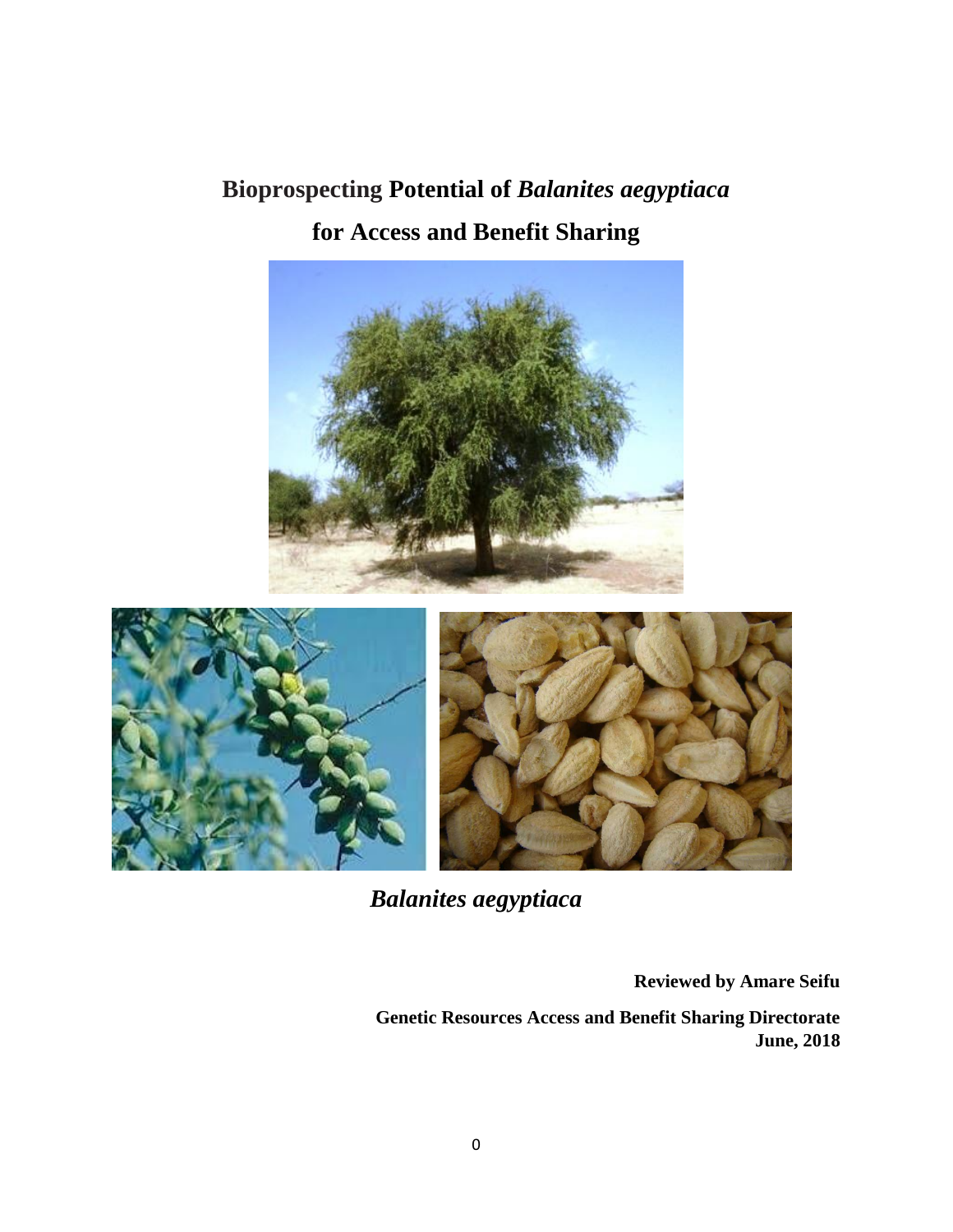## **1. Introduction**

Ethiopia is endowed with rich plant biodiversity and associated traditional knowledge which creates an environment for successful bioprospecting. However, like other developing countries, Ethiopia lacks financial resources to exploit the plant genetic resources significantly. The only option Ethiopia is to collaborate with the developed nations or domestic investors and interested ones in pharmaceutical, cosmetics and other companies alike and jointly utilize them strategically and wisely.

The Ethiopian Biodiversity Institute (EBI), the National Competent Authority through Genetic Resources Access and Benefit Sharing Directorate, plays a practical role in the implementation of the Nagoya Protocol on Access and Benefit Sharing of Genetic Resources and Associated Traditional Knowledge. Ethiopia has the officially permitted outline for the implementation of the ABS. Based on Proclamation No 482/2006 and Regulation 169/2009 (Access to Genetic Resources and Community Knowledge and Community Rights), Ethiopia has been implementing the access and benefit sharing objective of the CBD. Both the Proclamation and Regulation include a range of issues such as ownership, user rights, conditions for access, benefit sharing, types of benefits, powers and responsibilities, among the others.

Therefore, the objective of this information is to encourage any bioprospecting company or an individual interested to work on the genetic resource, *Balanites aegyptiaca* for medicinal uses such as antimicrobial, insecticidal, heptoprotective, antihelminthic, molluscicidal, antioxidant and its use as raw material for industrial production of contraceptive pills, corticoids, anabolisants and other sexual hormones, and biodiesel and edible oils**.**

#### **2. Description of the Plant**

*Balanites aegyptiaca* is a savannah tree, which belongs to the Family Balanitaceae. It is known by the common name Desert date (English), and 'Bedeno' (Amharic). It is with a height of more than 6 m. It has a spherical crown and tangled mass of long thorny branches (Sulaiman and Jackson, 1959 cited in Manji *et al*., 2013). It has multiple uses. Almost every part of the plant including, leaves, thorns, back of root and fruit is useful. *Balanites aegyptiaca* has been used over thousands of years (Ajayi and Folorunso, 2013).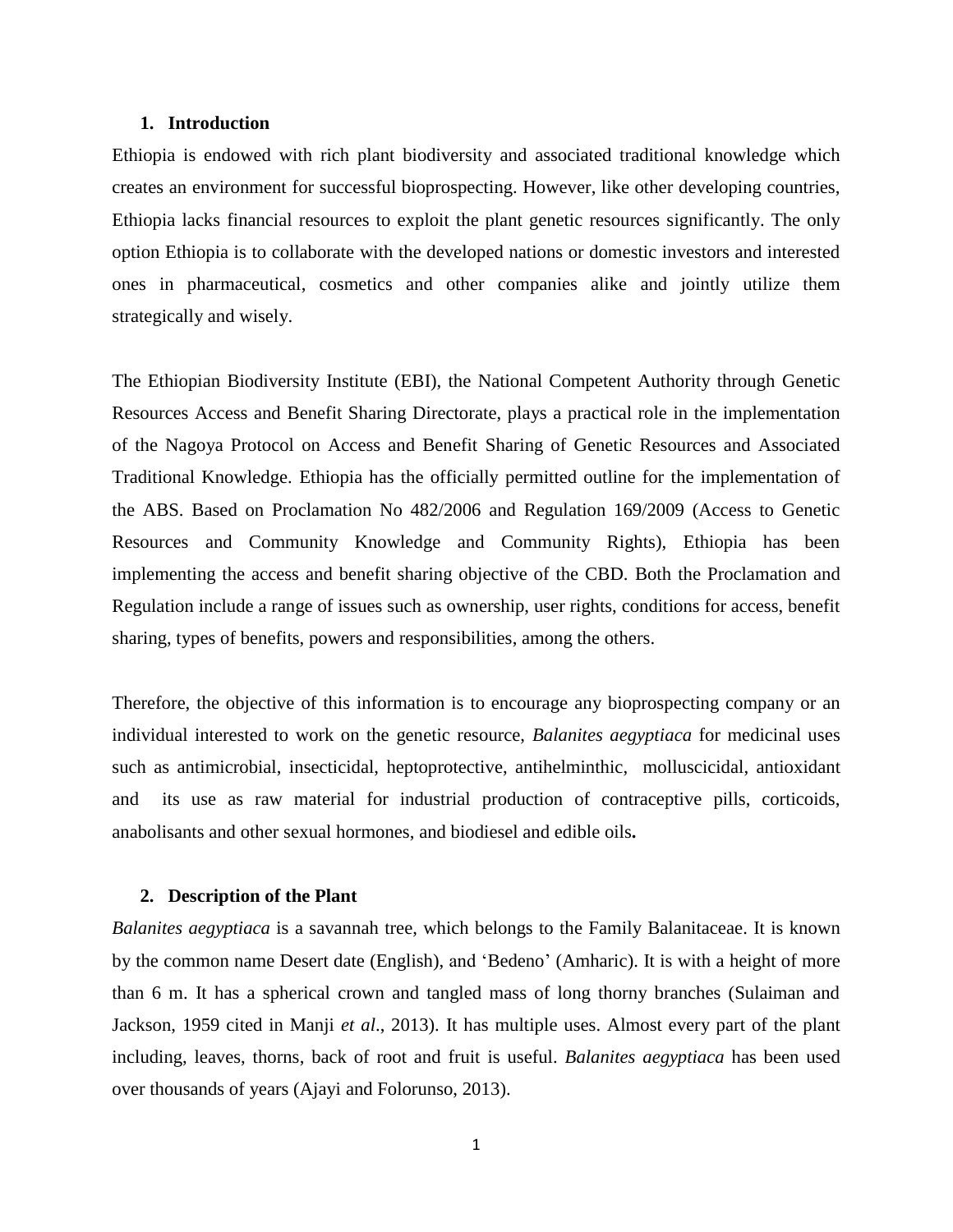#### **3. Distribution of** *Balanites aegyptiaca*

The tree is widespread in the drier regions of Africa from Mauritania to Nigeria, Eastward to Ethiopia, Somalia and East Africa. It is also found in Israel, Arabia, India and Pakistan (Manji *et al*., 2013). In Ethiopia, it is commonly distributed in the Dry and Moist Kolla agro-climatic zones of the Rift Valley in Gamo Goffa and in Sidamo, Tigray, Wollo, Showa, Gojjam, Illubabor, Arsi and upland Hararghe regions, 0–1,800 m (Azene Bekele, 2007).

*Balanites aegyptiaca* is one of most drought resistant tree species, which is widely distributed in Africa, Arabian Peninsula and other Asian countries. It has many adaptive mechanisms to grow in arid saline soil*. Balanites aegyptiaca* var. *aegyptiaca* is currently being planted in large numbers within the Great Green Wall for the Sahara and the Sahel Initiative (GGW). The wide range under which this species is found was reflected in a very wide variability in its morphology and products. For any successful domestication, conservation or transfer of seeds between sites, it is important to know the extent and magnitude of variation among different geographical sources (Elfeel and Hindi, 2014; Sagna *et al.,* 2014).

### **4. Ethno-medicinal uses**

*Balanites aegyptiaca* is used traditionally in African countries as an anthelmintic (Koko *et al*., 2000) and in the treatment of jaundice (Sarker *et al*., 2000). The fruits are used as an oral antihyperglycemic in Egyptian folk medicine and herbalists. Its fruits are sold as an antidiabetic agent in the Egyptian market (Kamel *et al*., 1991). *Balanites aegyptiaca* has also been used in a variety of folk medicines in India. Various parts of the plant are used in Ayurvedic and other folk medicines for the treatment of different ailments such as syphilis, jaundice, liver and spleen problems. The plant has also insecticidal, antihelminthic, molluscicidal and contraceptive activities (Yadav and Panghal, 2010; Sagna *et al.,* 2014).

Various parts of *Balanites aegyptiaca* have their own traditional medicinal properties. This plant has been reported to be purgative, vermifuge, febrifuge and emetic. It can also cure other types of ailments like skin boils, leucoderma, malaria, wounds, colds and aches. The bark of the plant is useful in curing mental diseases, epilepsy, yellow fever, jaundice and acting as a fumigant to heal wounds of circumcision. The boiled root of the plant can be used as a soup against stomach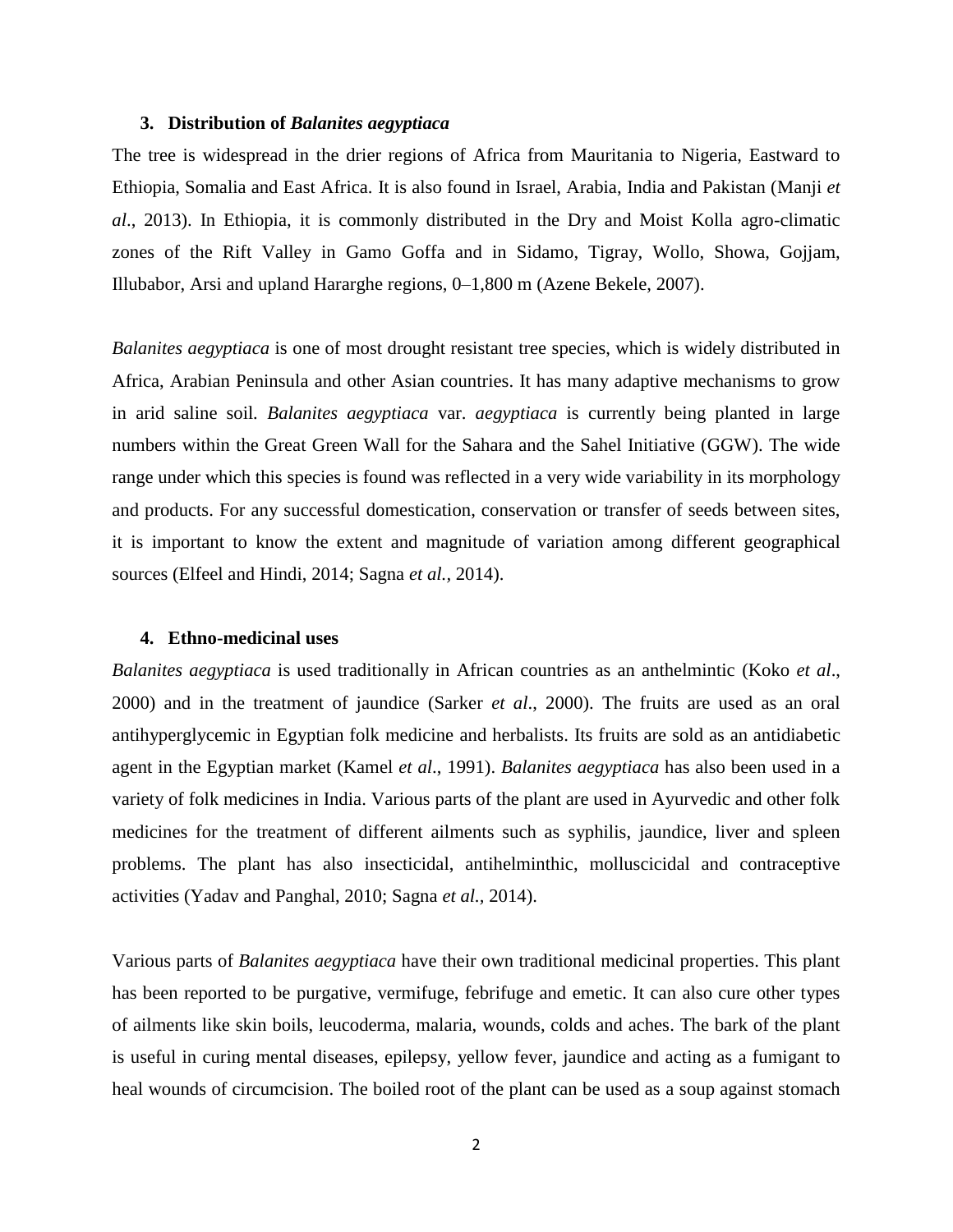pain and anthrax. The infusion of the root also acts as an antidote to snake bites. The infusion of root bark has been used to treat diarrhea and haemorrhoids. The paste of the shoot has been used for dressing wounds and as tooth brushes when frayed (Hamid *et al*., 2001; Bukar *et al*., 2004; Sagna *et al.,* 2014).

The thorns are used in the treatment of leprosy. Plant leaves are used in curing anthrax, for antihelminthic activities and to clean malignant wounds. The fruit can cure mouth ulcers, whooping cough, sleeping sickness and skin diseases. Fruit kernel has been found as a mild laxative, an antidote to arrow poison, and also acts as a vermifuge. Kernel oil helps in curing skin disease. The seeds are useful as ointments to cure cough, colic pain and also have magicoreligious properties (Hamid *et al*., 2001; Yadav and Panghal, 2010).

#### **5. Chemical composition and Pharmacological Activities of** *Balanites aegyptiaca*

The chemical composition of the root, stem bark, leaves, fruit pulp, seed kernel, and mesocarp of *Balanites aegyptiaca* has been studied by different scholars. A qualitative phytochemical analysis of the stem bark of *Balanites aegyptiaca* by Mutwali and Abdelgadir (2016) indicated the presence of alkaloids, tannins, triterpenoids, saponins and two biomolecules: amino Acids and carbohydrates*.* Balanitin 1, 2 and 3, alkaloids and diosgenin have been isolated from the root part of the East African *Balanites aegyptiaca*. Diosgenin is a steroidal sapogenin (5-spirostan-3 ol) compound which is very useful in pharmaceutical industries as a natural source of steroidal hormones (Zarroug *et al*., 1990 cited in Yadav and Panghal, 2010).

The results of the study by Fregon and Shakak (2016) revealed that *Balanites aegyptiaca* seed contains oil, protein, fiber, carbohydrate and various minerals such as calcium, sodium, magnesium, phosphorus and potassium.The fatty acid profile of *Balanites aegyptiaca* seed oil also showed that it contains linoleic acid, palmitic acid, stearic acid and oleic acid. The oil of *Balanites aegyptiaca* also contains steroids such as saponins, sapogenins, diosgenins, which are used as raw material for industrial production of contraceptive pills, corticoids, anabolisants and other sexual hormones (Fregon and Shakak, 2016; Mutwali and Abdelgadir, 2016).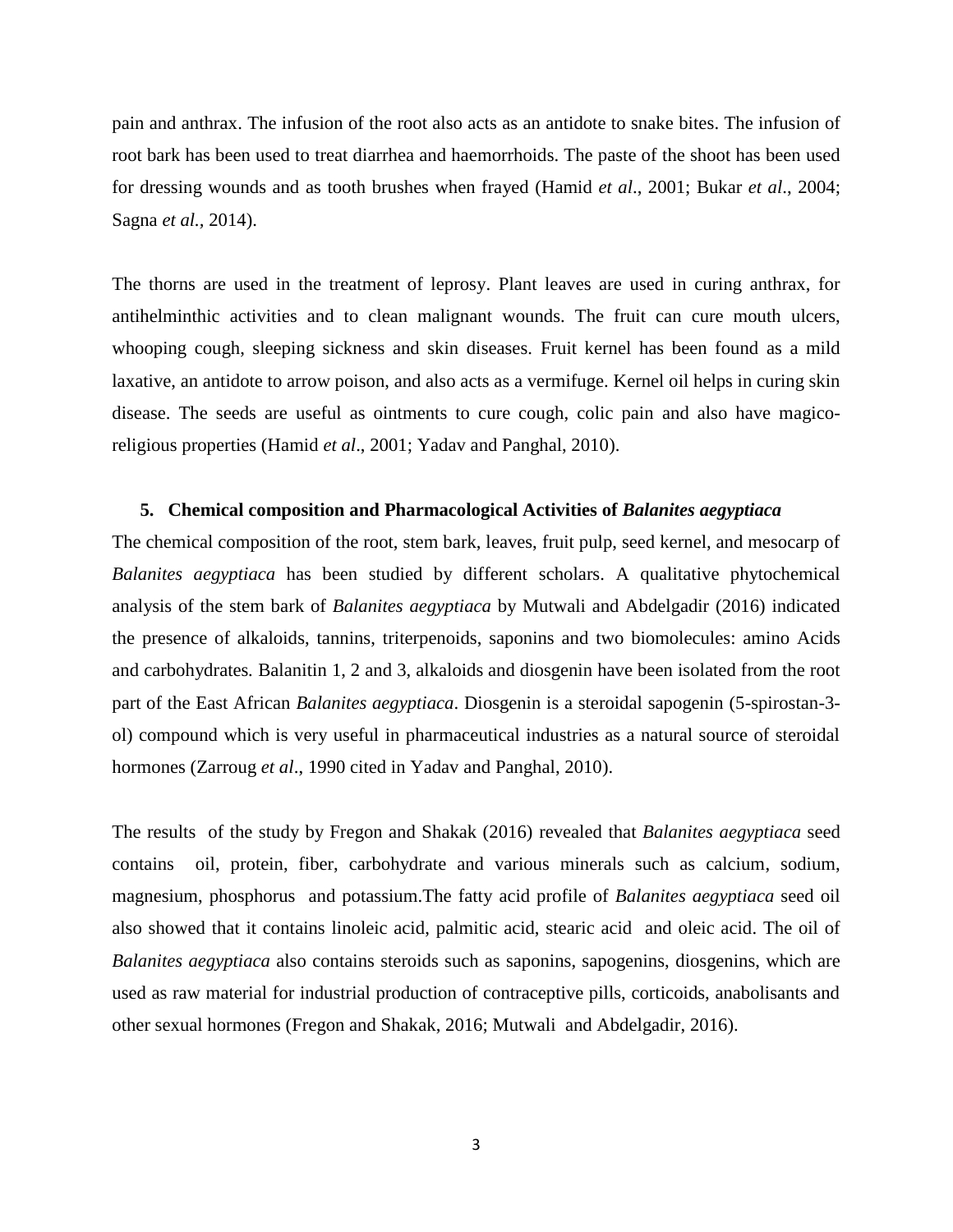The fuel quality parameters such as the flash point and specific gravity of the *Balanites aegyptiaca* biodiesel are similar to those of  $D_2$  diesel. Its biodiesel is "readily biodegradable" compared with the D<sup>2</sup> diesel, which is partially degradable. These suggest that *Balanites aegytiaca* seed oil is a potential source of environmentally friendly biodiesel (Jauro and Adams, 2011).

The study by Kumawat *et al.* (2012) indicated that the leaf extract of *Balanites aegyptiaca*  possesses antioxidant potential and its alcoholic extract could be a potential natural source of antioxidants and could have greater importance as therapeutic agent in preventing or slowing oxidative stress-related degenerative diseases. The results of the study by Chapagain and Wiesman (2005) also clearly showed that saponin fraction of the *Balanites aegyptiaca* fruit mesocarp is highly larvicidal against the *Aedes aegypti* mosquito larvae, compared to crude saponin and methanolic extracts. Moreover, ethanol extract of aerial part of *Balanites aegyptiaca*  could be a potential new natural source as well as scientific proof of its ethnopharmacological use in inflammatory disorders (Suky *et al*., 2011).

Generally, different scholars have confirmed antimicrobial activities (antibacterial and antifungal), insecticidal and heptoprotective activities of different extracts (fruit pulp, root, bark, leaves, fruit mesocarp, etc.) of *Balanites aegyptiaca* (Suky *et al*., 2011; Chapagain and Wiesman, 2005; Kumawat *et al*., 2012; Fregon and Shakak, 2016; Mutwali and Abdelgadir, 2016).

## **References**

- Ajayi, I.A. and Folorunso, A.F. (2013). Evaluation of the toxicological status of *Balanites aegyptiaca* seed oil. *Advances in Life Science and Technology* **10**:33-42.
- Azene Bekele (2007). **Useful trees and shrubs of Ethiopia: Identification, propagation and management in 17 Agro-climatic zones.** RELMA in ICRAF Project. World Agroforestry Centre-Eastern Africa Region Programme, Nairobi, Kenya.
- Bukar, A., Danfillo, I.S., Adeleke, O.A. and Ogunbodede, E.O. (2004). Traditional oral health practices among Kanuri women of Brono State Nigeria. *Odontostomatol.Trop***. 27**(107): 25-31.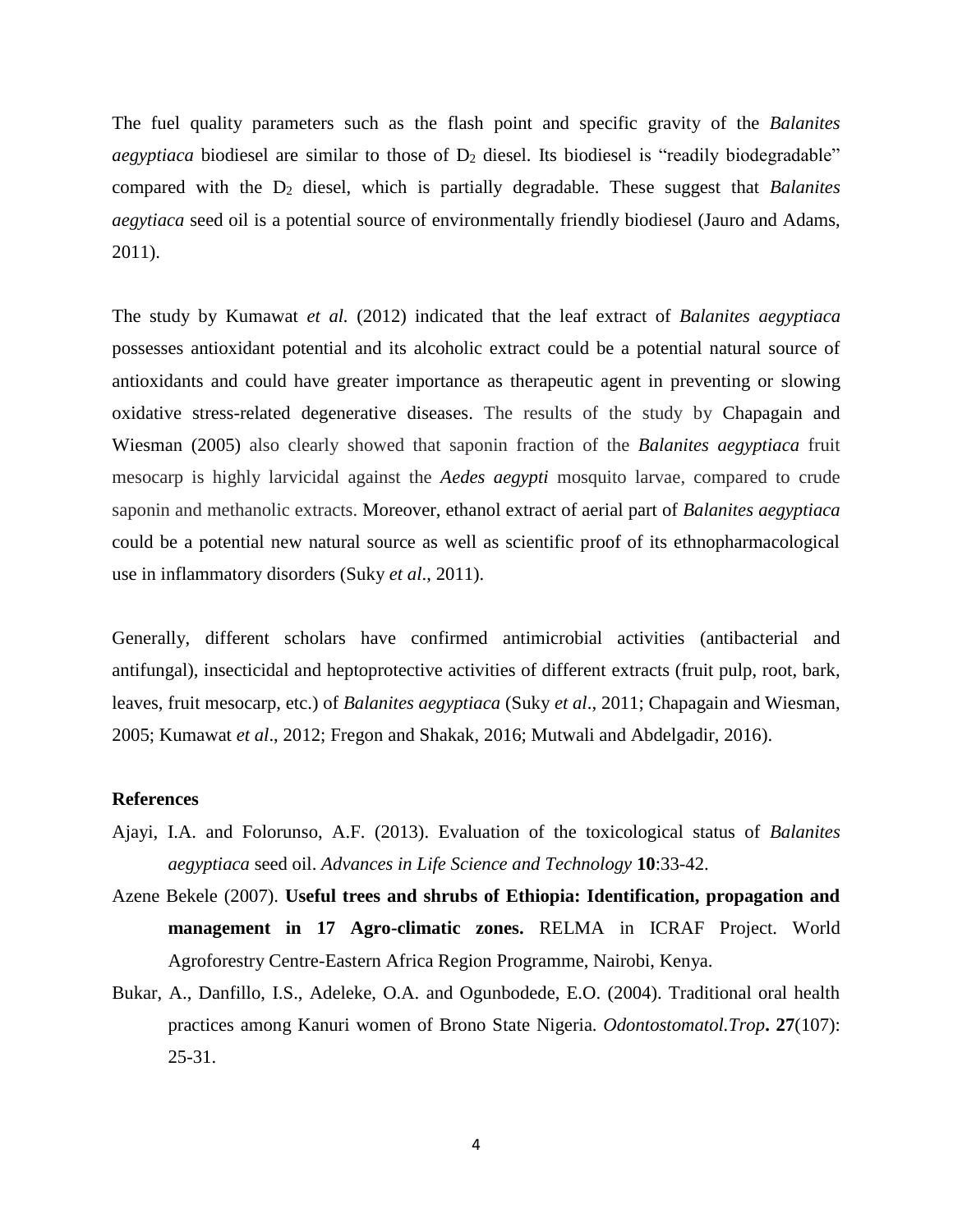- Chapagain, B.P. and Wiesman, Z. (2005). Larvicidal activity of the fruit mesocarp extracts of *Balanites aegyptiaca* and its saponin fractions against *Aedes aegypti. Dengue Bulletin* **29**(1): 203-207.
- Elfeel, A.A. and Hindi, S.Z. (2014) *Balanitesaegyptiaca* (L.) Del. *var. aegyptiaca* seed composition and variability among three different intraspecific sources. *Life Science Journal* **11**(7): 160-166.
- Fregon, S.M.E. and Shakak, M.A.S. (2016). Physicochemical properties of *Balanites aegyptiaca*  (Laloub) Seed Oil. *Journal of Biological Science* **2** (4): 10-19.
- Hamid, O., Wahab, M. and Hassan, E. (2001). *Balanites aegyptiaca* extract for treatment of HIV/ AIDS and leukemia. International Publication Number WO 2001/49306 A1.
- Jauro, A. and Adams, M.H. (2011). Production and biodegradability of biodiesel from *Balanites aegyptiaca* seed oil. *Journal of the Korean Chemical Society* **55** (4):680-684.
- Kamel, M.S., Ohtani, K., Kurokawa, T., Assaf, M.H., El-Shanawany, M.A. and Ali, A.A. (1991). Studies on *Balanites aegyptiaca* fruits: An antidiabetic Egyptian folk medicine. *Chemical & Pharmaceutical Bulletin* **39**:1229-1233.
- Koko, W.S., Galal, M. and Khalid, H.S. (2000). Fasciolicidal efficacy of *Albizia anthelmintica*  and *Balanites aegyptiaca* compared with albendazole. *Journal of Ethnopharmacology* **71**:247-252.
- Kumawat, B.K., Gupta, M., Tarachand and Singh, Y. (2012). Free radical scavenging effect of various extracts of leaves of *Balanites aegyptiaca* (L.) Delile by DPPH method. *Asian Journal of Plant Science and Research* **2** (3):323-329.
- Manji, A.J., Sarah, E.E. and Modibbo, U.U. (2013). Studies on the potentials of *Balanites aegyptiaca* seed oil as raw material for the production of liquid cleansing agents *International Journal of Physical Sciences* **8**(33): 1655-1660.
- Mutwali, I.E.F.A. and Abdelgadir, S. (2016). Phytochemical screening and biological activity of *Balanites aegyptiaca* stem bark. *J. Chem. Pharm. Res.* **8**(4):489-498.
- Sagna, M.B., Niang, K.S., Guisse, A. and Goffner, D. (2014). *Balanites aegyptiaca* (L.) Delile: geographical distribution and ethnobotanical knowledge by local populations in the Ferlo (North Senegal). *Biotechnol. Agron. Soc. Environ.* **18**(4): 503-551.
- Sarker, S.D., Bartholomew, B. and Nash, R.J. (2000). Alkaloids from *Balanites aegyptiaca*. *Fitoterapia* **71**:328-330.